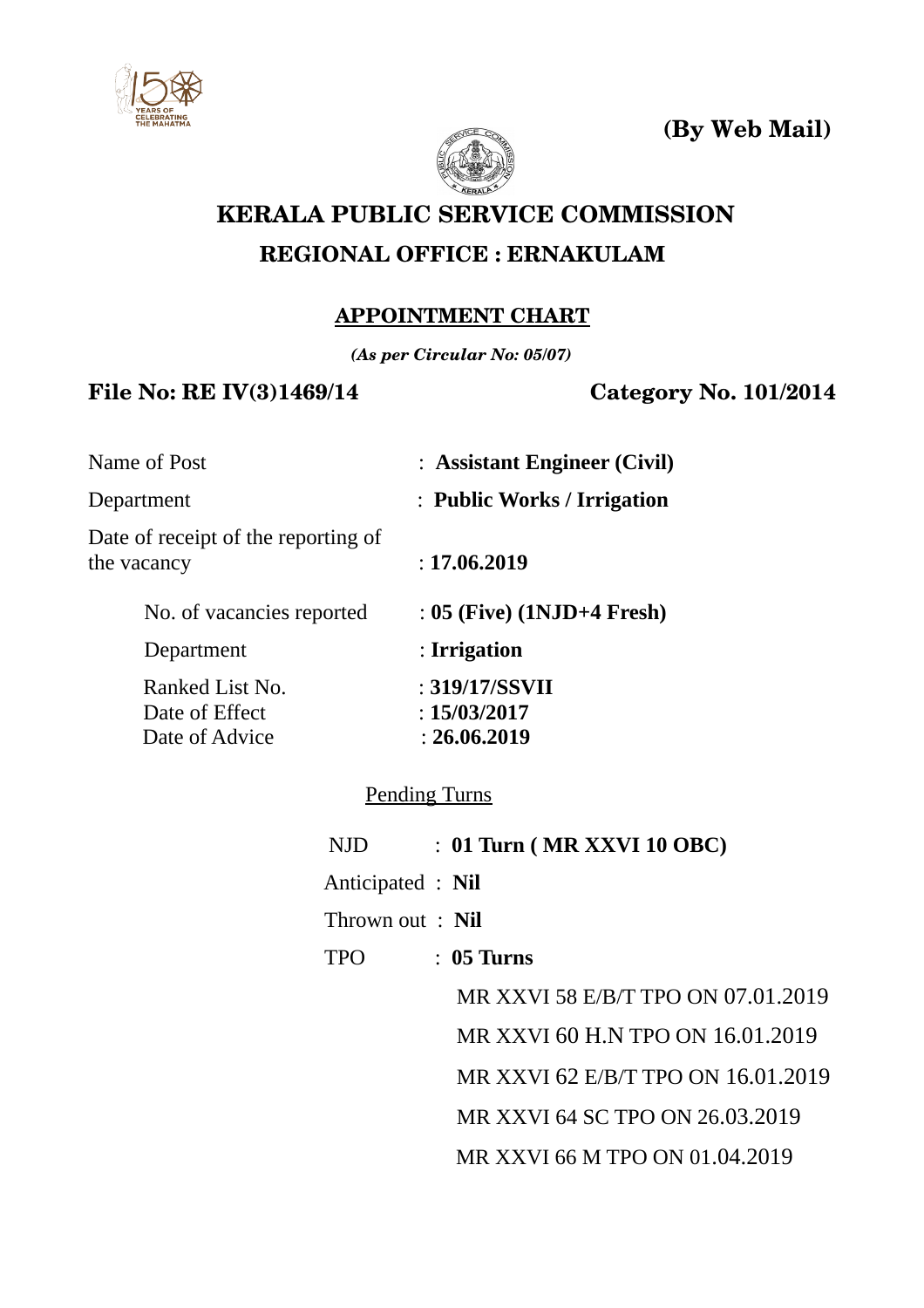|                            | $NCA$ : 46 Turns            |
|----------------------------|-----------------------------|
| MRI 44 ST NCA SC           | MRXV 44 ST NCA SC           |
| MRI 92 ST NCA SC           | MRXV 92 ST NCA SC           |
| MRII 92 ST NCA SC          | <b>MRXVI 44 ST NCA SC</b>   |
| <b>MRIII 44 ST NCA SC</b>  | <b>MRXVI 92 ST NCA SC</b>   |
| <b>MRIII 92 ST NCA SC</b>  | <b>MRXVII 44 ST NCA SC</b>  |
| MRIV 44 ST NCA SC          | <b>MRXVII 92 ST NCA SC</b>  |
| MRV 92 ST NCA SC           | <b>MRXVIII 44 ST NCA SC</b> |
| MRVI 44 ST NCA SC          | <b>MRXVIII 92 ST NCA SC</b> |
| MRVI 92 ST NCA SC          | MRXIX 44 ST NCA SC          |
| MRVII 44 ST NCA SC         | MRXIX 92 ST NCA SC          |
| MRVII 92 ST NCA SC         | <b>MRXX 44 ST NCA SC</b>    |
| <b>MRVIII 44 ST NCA SC</b> | MRXX 92 ST NCA SC           |
| MRIX 92 ST NCA SC          | MRXXI 44 ST NCA SC          |
| MRX 44 ST NCA SC           | MRXXI 92 ST NCA SC          |
| MRX 92 ST NCA SC           | <b>MRXXII 44 ST NCA SC</b>  |
| <b>MRXI 44 ST NCA SC</b>   | MRXXII 92 ST NCA SC         |
| MRXI 92 ST NCA SC          | <b>MRXXIII 44 ST NCA SC</b> |
| <b>MRXII 44 ST NCA SC</b>  | <b>MRXXIII 92 ST NCA SC</b> |
| <b>MRXII 92 ST NCA SC</b>  | MRXXIV 44 ST NCA SC         |
| <b>MRXIII 44 ST NCA SC</b> | <b>MRXXIV 92 ST NCA SC</b>  |
| <b>MRXIII 92 ST NCA SC</b> | <b>MRXXV 44 ST NCA SC</b>   |
| <b>MRXIV 44 ST NCA SC</b>  | MRXXV 92 ST NCA SC          |
| MRXIV 92 ST NCA SC         | <b>MRXXVI 44 ST NCA SC</b>  |

**Main Rotation Stands at MR XXVI 67 OC and SL. No. at 162 already advised on 01.04.2019. Rotation to be continued from MR XXVI 68 LC/AI and SL. No. 163.**

| <b>SI</b><br>No. | Name & Address                                                                                                            | <b>Rank</b><br>No. | <b>Community</b>                      | <b>Rotation as</b><br>approved by the<br><b>Commission</b>                          | <b>Department</b> | <b>Remarks</b> |
|------------------|---------------------------------------------------------------------------------------------------------------------------|--------------------|---------------------------------------|-------------------------------------------------------------------------------------|-------------------|----------------|
| 1/5              | <b>VARUNK V</b><br>KIZHAKKE VEEDU,<br>MAVICHERRY,<br>PAYYANUR PO,<br>KANNUR-670307.                                       | 332                | OBC/KULALA                            | NJD compensation to<br>MR XXVI 10 OBC<br>advised on<br>26.03.2019 now<br>satisfied. | <b>IRRIGATION</b> |                |
| $*2/5$           | <b>VIPINNATH S S</b><br>10/272, ANAGHA,<br>RAVI VARMA LANE,<br>BY PASS NAGAR, B-5,<br>ATTINGAL PO,<br>THIRUVANANTHAPURAM. | 248                | <b>EZHAVA</b>                         | MR XXVI 69 OC.                                                                      | <b>IRRIGATION</b> |                |
| 3/5              | <b>ANUSREE A</b><br>SREENANDANAM,<br>TC 8/658(7), AER-74,<br>ARAYALOOR,<br>ELUVILLA, THIRUMALA,<br>THIRUVANANTHAPURAM.    |                    | <b>HINDU NADAR</b>                    | MR XXVI 60<br><b>HINDU NADAR</b><br>TPO on 16.01.2019<br>now satisfied.             | <b>IRRIGATION</b> |                |
|                  |                                                                                                                           |                    | MR XXVI 68 LC/AI TPO TO KEEP 50% RULE |                                                                                     |                   |                |
| $*4/5$           | <b>DIVYA SASI</b><br>MATTANAYIL,<br>NJAYAPPILLY,<br>THATTEKKADU,<br>ERNAKULAM-686681.                                     | 249                | <b>EZHAVA</b>                         | MR XXVI 71 OC                                                                       | <b>IRRIGATION</b> |                |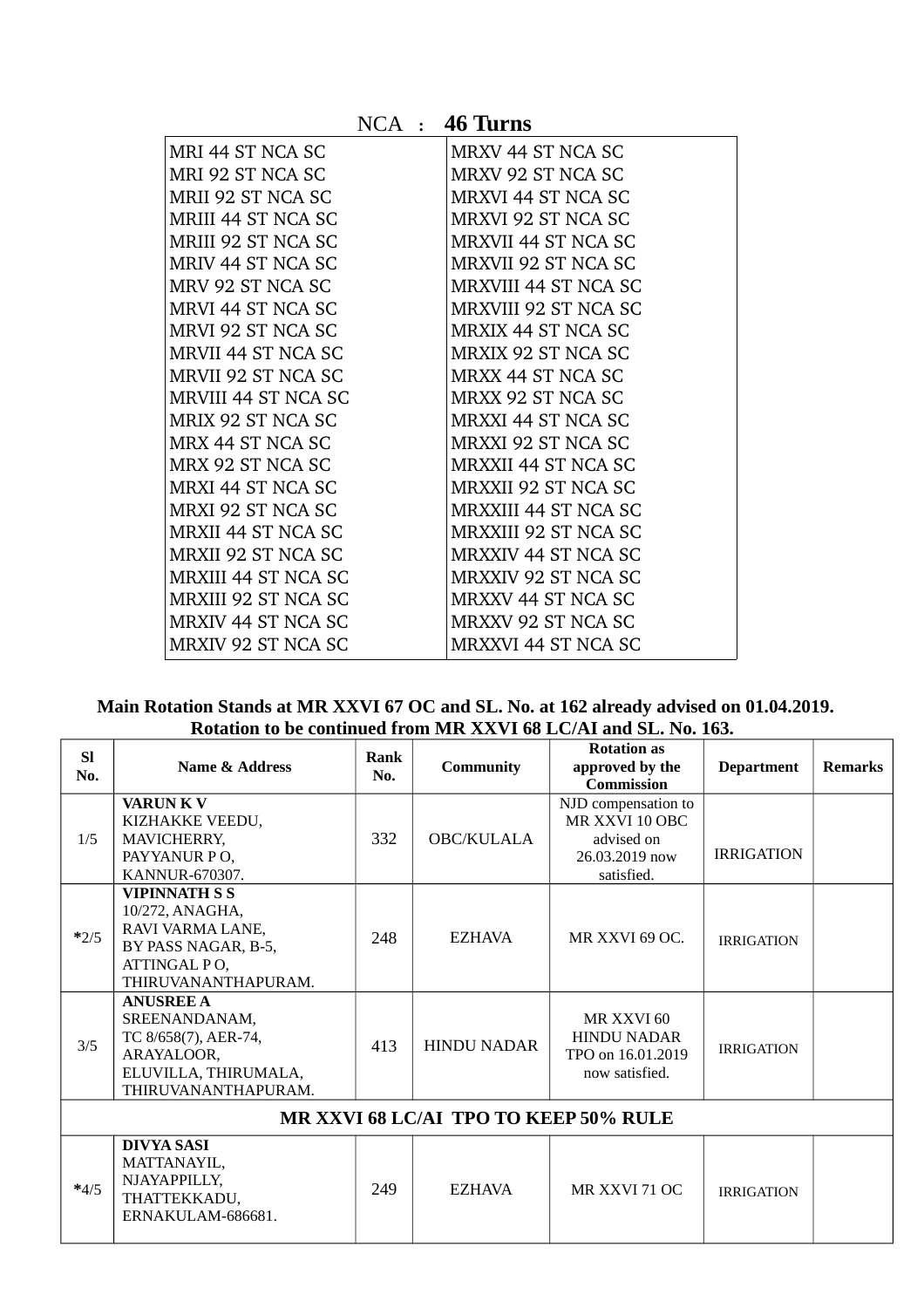| MR XXVI 70 V TPO TO KEEP 50% RULE |                                                                                     |     |               |                                                              |                   |  |  |  |
|-----------------------------------|-------------------------------------------------------------------------------------|-----|---------------|--------------------------------------------------------------|-------------------|--|--|--|
| $*5/5$                            | DIPIN SYAM N S<br>KARTHIKA.<br>PERUVARAM WEST,<br>NORTH PARUR,<br>ERNAKULAM-683513. | 250 | <b>EZHAVA</b> | MR XXVI 58<br>$E/B/T$ TPO on<br>07.01.2019 now<br>satisfied. | <b>IRRIGATION</b> |  |  |  |

**\*Turns against Serial No. 2, 4 & 5 are interchanged to keep seniorityin the Ranked List.**

|                | OC  | BC  | <b>NJD</b> | LV                       | ΗΙ | LD/CP | <b>Total</b> |
|----------------|-----|-----|------------|--------------------------|----|-------|--------------|
| Previous       | 149 | 149 | 16         | כ                        | -  | -     | 326          |
| <b>Present</b> |     |     |            | $\overline{\phantom{a}}$ | -  | -     | כ            |
| <b>Total</b>   | 151 | 151 | 17         | Ć                        |    | -     | 331          |

## **Pending & Closing Turns**

| Anticipated : Nil            |                     |
|------------------------------|---------------------|
| Thrown Out: Nil              |                     |
| <b>NJD</b><br>$\cdot$        | Nil                 |
| <b>TPO</b><br>$\ddot{\cdot}$ | 05 (Five) Turns     |
|                              | 1. MR XXVI 62 E/B/T |
|                              | 2. MR XXVI 64 SC    |
|                              | 3. MR XXVI 66 M     |
|                              | 4. MR XXVI 68 LC/AI |
|                              | 5. MR XXVI 70 V     |

| NCA | <b>46 Turns</b> |
|-----|-----------------|
|     |                 |

|  | <b>46 Turns</b> |
|--|-----------------|
|  |                 |
|  |                 |

| MRI 44 ST NCA SC           | MRXV 44 ST NCA SC           |
|----------------------------|-----------------------------|
| MRI 92 ST NCA SC           | MRXV 92 ST NCA SC           |
| MRII 92 ST NCA SC          | <b>MRXVI 44 ST NCA SC</b>   |
| MRIII 44 ST NCA SC         | <b>MRXVI 92 ST NCA SC</b>   |
| MRIII 92 ST NCA SC         | <b>MRXVII 44 ST NCA SC</b>  |
| MRIV 44 ST NCA SC          | <b>MRXVII 92 ST NCA SC</b>  |
| MRV 92 ST NCA SC           | <b>MRXVIII 44 ST NCA SC</b> |
| MRVI 44 ST NCA SC          | <b>MRXVIII 92 ST NCA SC</b> |
| MRVI 92 ST NCA SC          | <b>MRXIX 44 ST NCA SC</b>   |
| <b>MRVII 44 ST NCA SC</b>  | MRXIX 92 ST NCA SC          |
| MRVII 92 ST NCA SC         | MRXX 44 ST NCA SC           |
| MRVIII 44 ST NCA SC        | MRXX 92 ST NCA SC           |
| MRIX 92 ST NCA SC          | <b>MRXXI 44 ST NCA SC</b>   |
| MRX 44 ST NCA SC           | MRXXI 92 ST NCA SC          |
| MRX 92 ST NCA SC           | MRXXII 44 ST NCA SC         |
| MRXI 44 ST NCA SC          | MRXXII 92 ST NCA SC         |
| MRXI 92 ST NCA SC          | <b>MRXXIII 44 ST NCA SC</b> |
| MRXII 44 ST NCA SC         | <b>MRXXIII 92 ST NCA SC</b> |
| MRXII 92 ST NCA SC         | <b>MRXXIV 44 ST NCA SC</b>  |
| <b>MRXIII 44 ST NCA SC</b> | <b>MRXXIV 92 ST NCA SC</b>  |
| <b>MRXIII 92 ST NCA SC</b> | <b>MRXXV 44 ST NCA SC</b>   |
| <b>MRXIV 44 ST NCA SC</b>  | MRXXV 92 ST NCA SC          |
| MRXIV 92 ST NCA SC         | <b>MRXXVI 44 ST NCA SC</b>  |